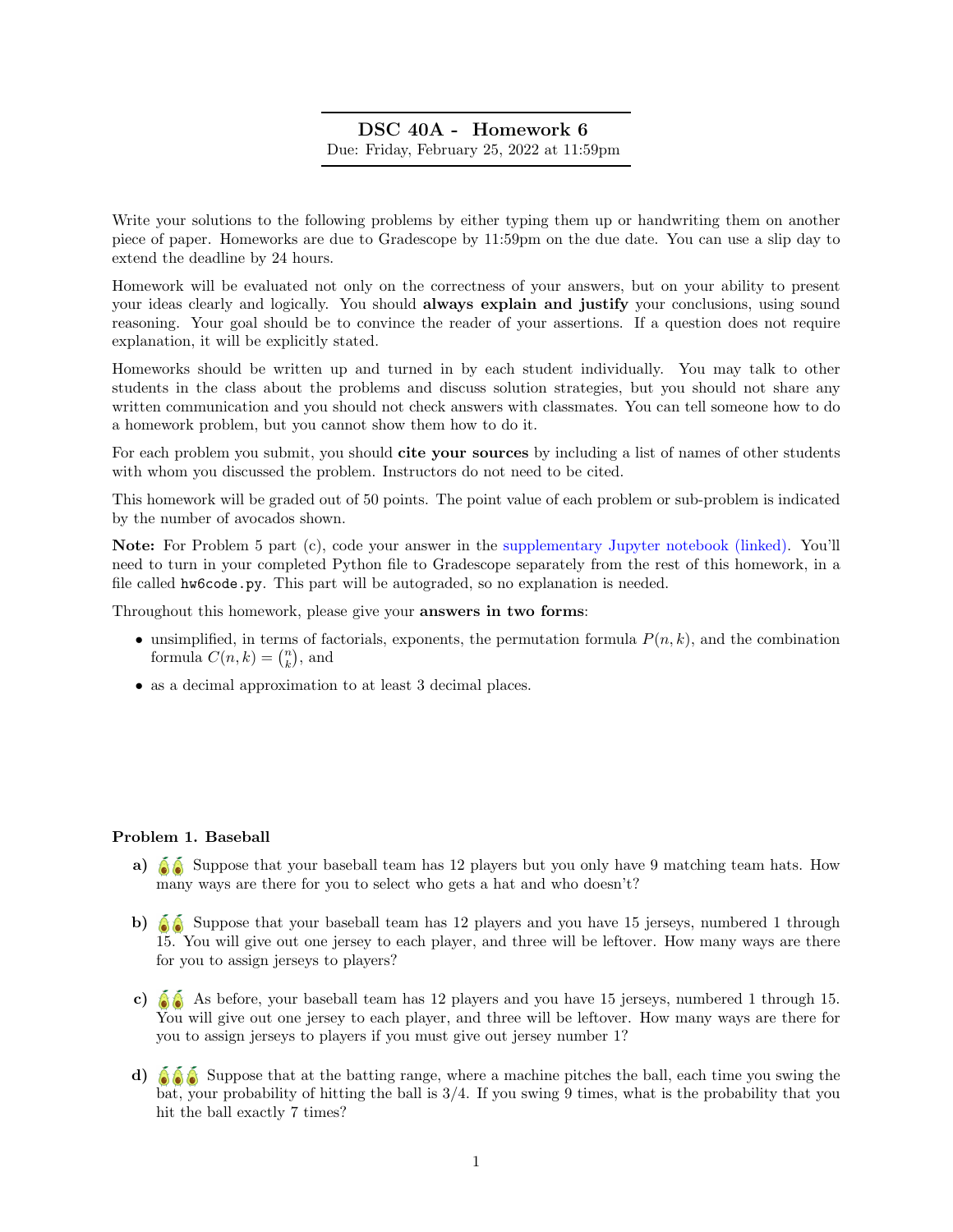- e)  $\bullet$   $\bullet$   $\bullet$  Suppose that when a pitcher is throwing the ball, your probability of hitting the ball depends on the [kind of pitch.](https://en.wikipedia.org/wiki/Pitch_(baseball)) Your probability of hitting the ball is
	- $\frac{1}{2}$  for a fastball,
	- $\bullet$   $\frac{1}{3}$  for a breaking ball, and
	- $\frac{1}{4}$  for a changeup

Suppose that at practice, a pitcher throws you three fastballs, three breaking balls, and three changeups. What is the probability that you miss one breaking ball and one changeup, but hit all 7 other balls?

f)  $\delta$   $\delta$   $\delta$  Suppose that at practice, a pitcher throws you three fastballs, three breaking balls, and three changeups, and your probability of hitting each is the same as in part (e). What is the probability that you hit the ball exactly 7 times?

Hint: Use cases. Part (e) addresses one of the possible cases.

# Problem 2. Be Unique

To break a tie among a group of  $n \geq 3$  people, you come up with the following tiebreaker:

- Everyone flips a coin.
- If one person's coin is different from all the others, that person wins, and the tie is broken!
- Otherwise, repeat the process.
- a)  $\delta \delta$  What is the probability that the tie is broken after the first coin toss?
- b)  $\delta$  Find the limit as n approaches infinity of the probability you found, and explain intuitively why this makes sense.
- c)  $\bigotimes_{k=0}^{\infty}$  Fix an integer  $k \geq 1$ . Find the probability that the tie is broken after exactly k coin tosses?

# Problem 3. 5 Surprise Mini Brands

A toy called 5 Surprise Mini Brands is a plastic capsule containing five miniature replicas of branded household products, like Skippy Peanut Butter, Dove Bodywash, Kikkoman Soy Sauce, or Breyers Ice Cream. Each capsule is a surprise; you don't know which minis it will contain until you open it! We'll assume for this problem that there are 70 possible products, each of which is manufactured in equal quantities, so you're no more likely to get any one product than any other.

- a)  $\partial \partial \partial \partial \partial$  Suppose that each capsule contains five different randomly selected products. If you buy two capsules, what is the probability that you end up with exactly five distinct products?
- b)  $\hat{\mathbf{\Theta}}$  Suppose that each capsule contains five different randomly selected products. If you buy two capsules, what is the probability that you end up with exactly ten distinct products?
- c)  $\hat{\mathbf{\delta}}$  Suppose that each capsule contains five randomly selected products, any of which **could be the** same. That is, each of the five products is equally likely to be any of the 70 possible products. If you buy two capsules, what is the probability that you end up with exactly ten distinct products?
- d)  $\delta$   $\delta$   $\delta$  Suppose that each capsule contains five randomly selected products, any of which could be the same. That is, each of the five products is equally likely to be any of the 70 possible